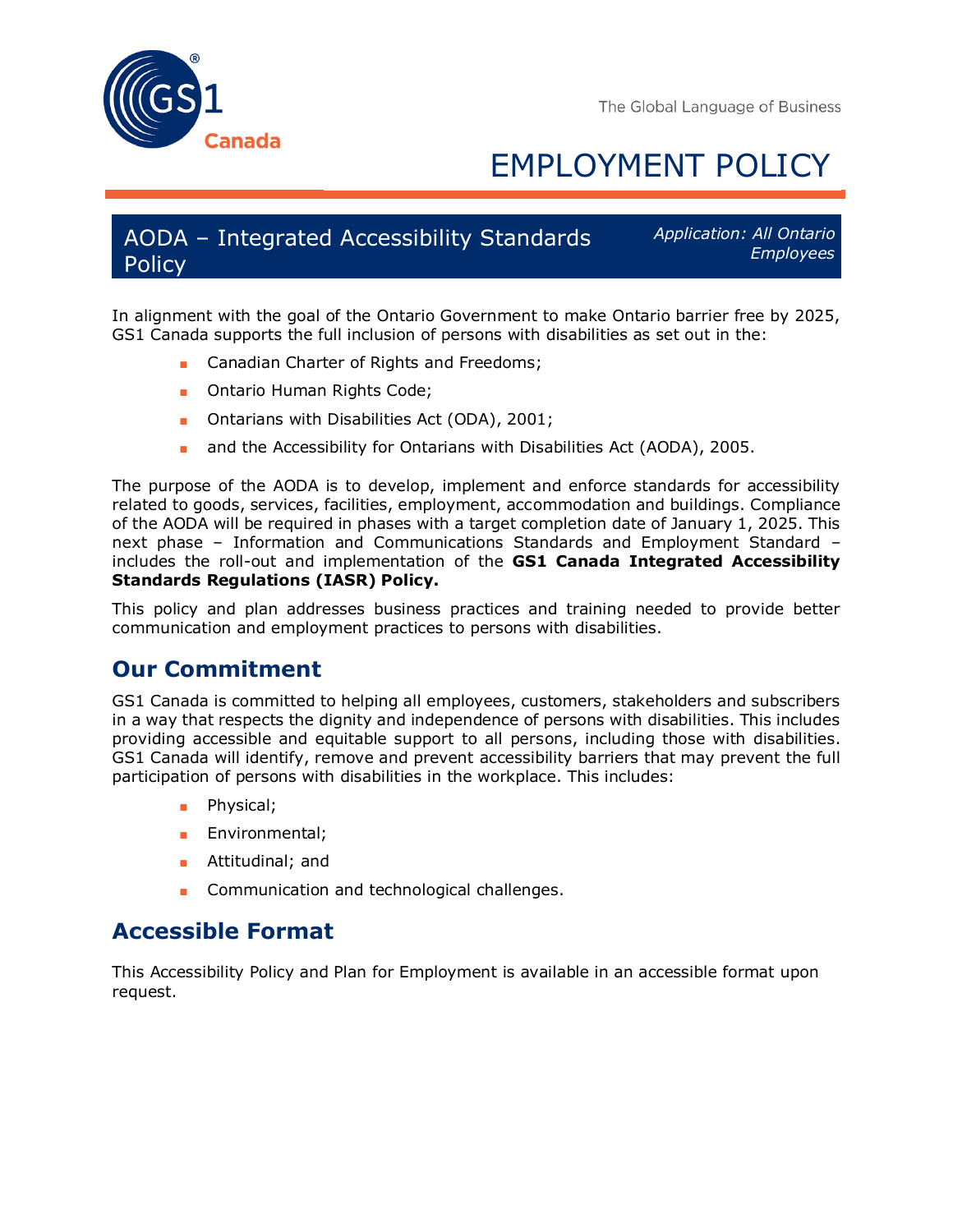# **Multi-Year Accessibility Plan**

GS1 Canada has developed and will follow a [Multi-Year Accessibility Plan](http://www.gs1ca.org/pages/n/aboutus/GS1-Canada-AODA-Multi-year-plan.pdf) that outlines our strategy for preventing and removing barriers from the workplace in accordance with the IASR. The Plan will be reviewed and updated every five years.

# **Training**

GS1 Canada will ensure that all persons to whom this policy applies receives training as required by the Integrated Accessibility Standards regulations. In addition, training will be provided to GS1 Canada employees as part of the orientation training for new employees, and as needed.

The training material will explain:

- The purpose of the Accessibility for Ontarians with Disabilities Act, 2005;
- Information about the Ontario Human Rights Code;
- The requirements of the Integrated Accessibility Standards regulations;
- Information about GS1 Canada's policies, procedures, and guidelines pertaining to the Integrated Accessibility Standards Regulations including;

□ Information and Communication Standards

□ Employment Standard

Employees will be trained on policies, practices and procedures that support the full participation of persons with disabilities in the workplace.

GS1 Canada will keep records of training provided including dates and the number of participants involved in the training.

# **Information and Communications Standard**

#### **1. Feedback**

GS1 Canada will continue to ensure that its processes for receiving and responding to feedback are accessible to persons with disabilities by providing, or arranging for the provision of, accessible formats and communication supports upon request.

GS1 Canada will advise the public about the availability of accessible formats and communication supports with respect to its feedback processes through a notification on the GS1 Canada website.

#### **2. Accessible formats and communication supports**

Upon request, GS1 Canada will provide or arrange for the provision of accessible formats and communication supports for persons with disabilities in a timely manner that takes into account each person's accessibility needs due to disability and (if applicable) at a cost that is no more than the regular cost charged to other persons. GS1 Canada will consult with the person making the request for an accessible format or communication supports when determining the suitability of an accessible format or communication supports.

GS1 Canada will continue to advise the public about the availability of accessible formats and communication supports on the GS1 Canada website.

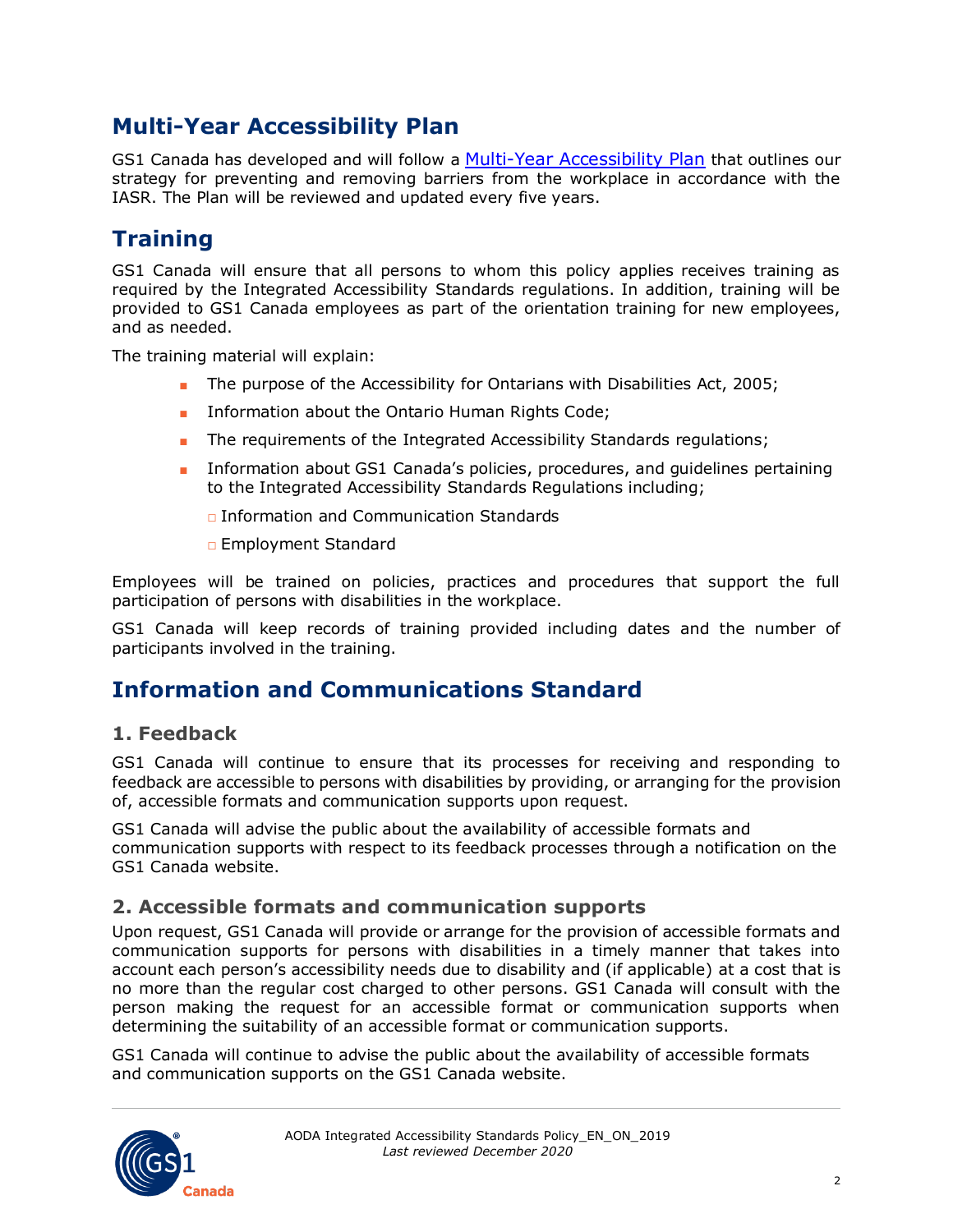#### **3. Emergency Procedures, Plans or Public Safety Information**

GS1 Canada will provide emergency procedures, plans and public safety information in an accessible format or with appropriate communication supports, as soon as practicable, upon request.

#### **4. Accessible websites and web content**

GS1 Canada will ensure that its website, including web content, conforms to the World Wide Web Consortium Web Content Accessibility Guidelines (WCAG) 2.0 at Level AA, except where meeting the requirement(s) is not practicable.

# **Employment Standard**

GS1 Canada is proud to have a diverse workforce, with a safe, inclusive and accessible work environment. The organization's policies and practices are intended to foster diversity, inclusiveness and accessibility, while ensuring that the workplace is free from discrimination and harassment.

#### **1. Recruitment**

In our recruitment processes, GS1 Canada will advise employees and the public about the availability of accommodation for applicants with disabilities.

#### **2. Recruitment, Assessment or Selection Process**

GS1 Canada will notify job applicants, when they are individually selected to participate further in an assessment or selection process, that accommodations are available upon request in relation to the materials or processes to be used.

If a selected job applicant requests accommodation relating to their participation in the hiring process, GS1 Canada will consult with the applicant and provide or arrange for the provision of suitable accommodation that takes into account the applicant's disability-related needs.

#### **3. Notice to Successful Applicants**

When making offers of employment, GS1 Canada will notify successful applicants of our policies for accommodating employees with disabilities.

#### **4. Informing Employees of Supports**

We will notify our employees of GS1 Canada's policies (and any updates where there is a change to those policies) for supporting employees with disabilities, including our policies regarding the provision of job accommodations that take into account an employee's accessibility needs due to disability. This information will be provided to new hires as soon as practicable after they commence employment.

#### **5. Accessible Formats and Communication Supports for Employees**

Should an employee with a disability ask for information in an accessible format or to receive communication supports, GS1 Canada will consult with the employee to provide or arrange for the provision of accessible formats and communication supports for information that the employee needs to perform his/her job, as well as information that is generally available to other employees.

In determining the suitability of an accessible format or communication supports, GS1 Canada will consult with the employee making the request.

#### **6. Workplace Emergency Response Information**